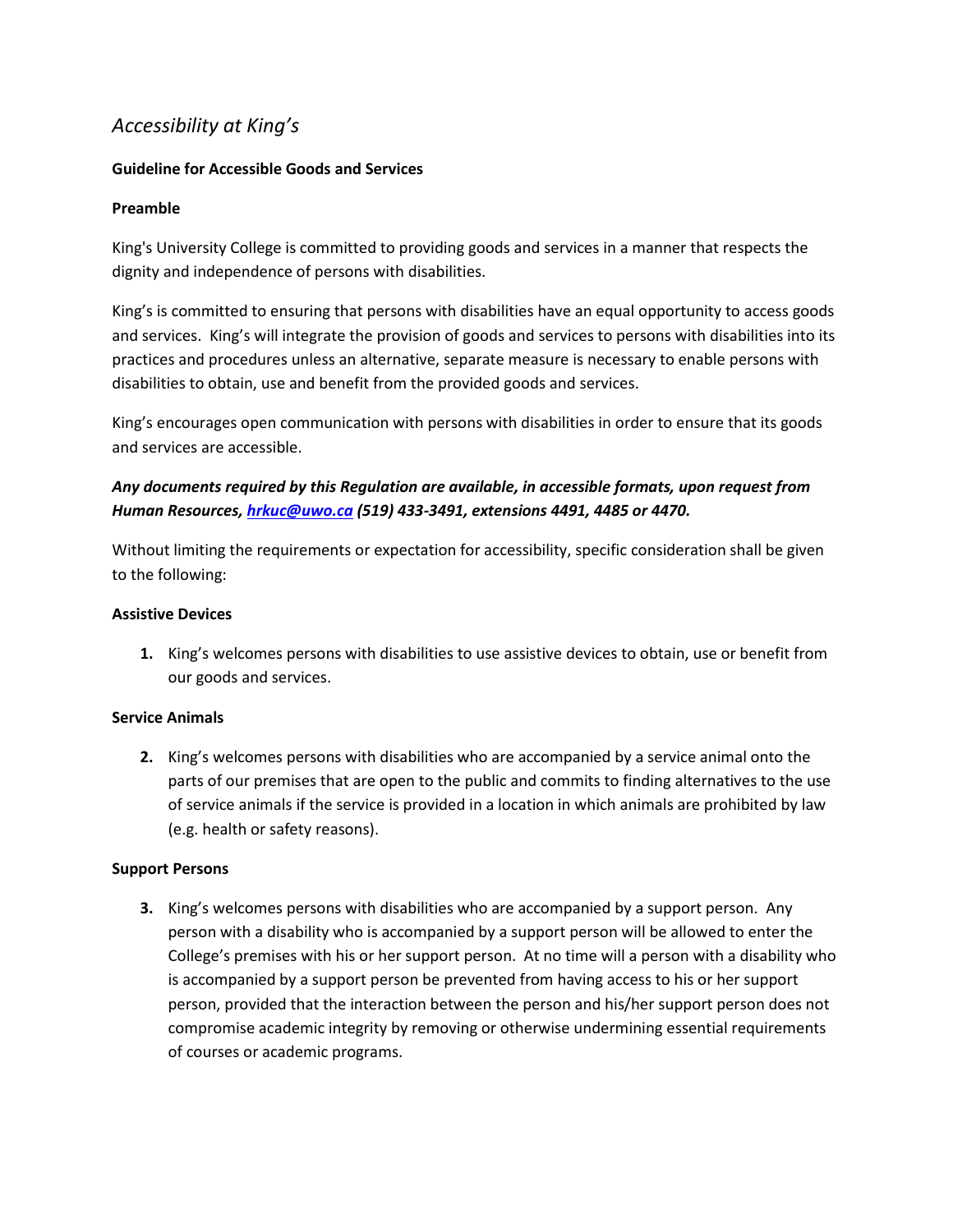**4.** In the case where a fee will be charged for the admission of a support person, the fee will be communicated and posted accordingly by the Unit/Department through their website, brochure or other public methods.

#### **Temporary Disruptions to Service**

- **5.** King's will provide notice in the event of a planned or unexpected disruption in the facilities or services usually used by people with disabilities to access the school's goods and services.
- **6.** A notice regarding a temporary disruption will include information about the reason for the disruption, its anticipated duration, and a description of alternative facilities or services, if available. The notice will be placed in relevant conspicuous locations on our premises and, when appropriate, shall be placed on King's Accessibility website.

#### **Training**

- **7.** King`s will provide training about accessible goods and services to faculty and staff members, contractors, volunteers, and others who interact with members of the public who wish to obtain, use or benefit from goods and services provided by the College. Members of the public include, but are not limited to, students, alumni, retirees, visitors and employees of the College when acting in the role of a student, alumnus, visitor, etc. Training will also be provided to every person involved in the development of policies, practices and procedures regarding the provision of goods and services.
- **8.** Training will occur on an ongoing basis and whenever changes are made to relevant policies, practices and procedures. Training will be provided to each person as soon as practicable after he or she is assigned applicable duties.
- **9.** Training will include a review of the purposes of the Accessibility for Ontarians with Disabilities Act, 2005, the requirements of the Customer Service standard, and information about the following matters:
	- a. How to interact and communicate with people with various types of disabilities.
	- b. King`s policies, practices and procedures relating to the provision of goods and services to persons with disabilities.
	- c. How to interact with persons with disabilities who use an assistive device or require the assistance of a service animal or a support person.
	- d. How to use equipment or devices available at King`s that may help with the provision of goods or services to a person with a disability.
	- e. What to do if a person with a disability is having difficulty accessing the college`s goods and services.